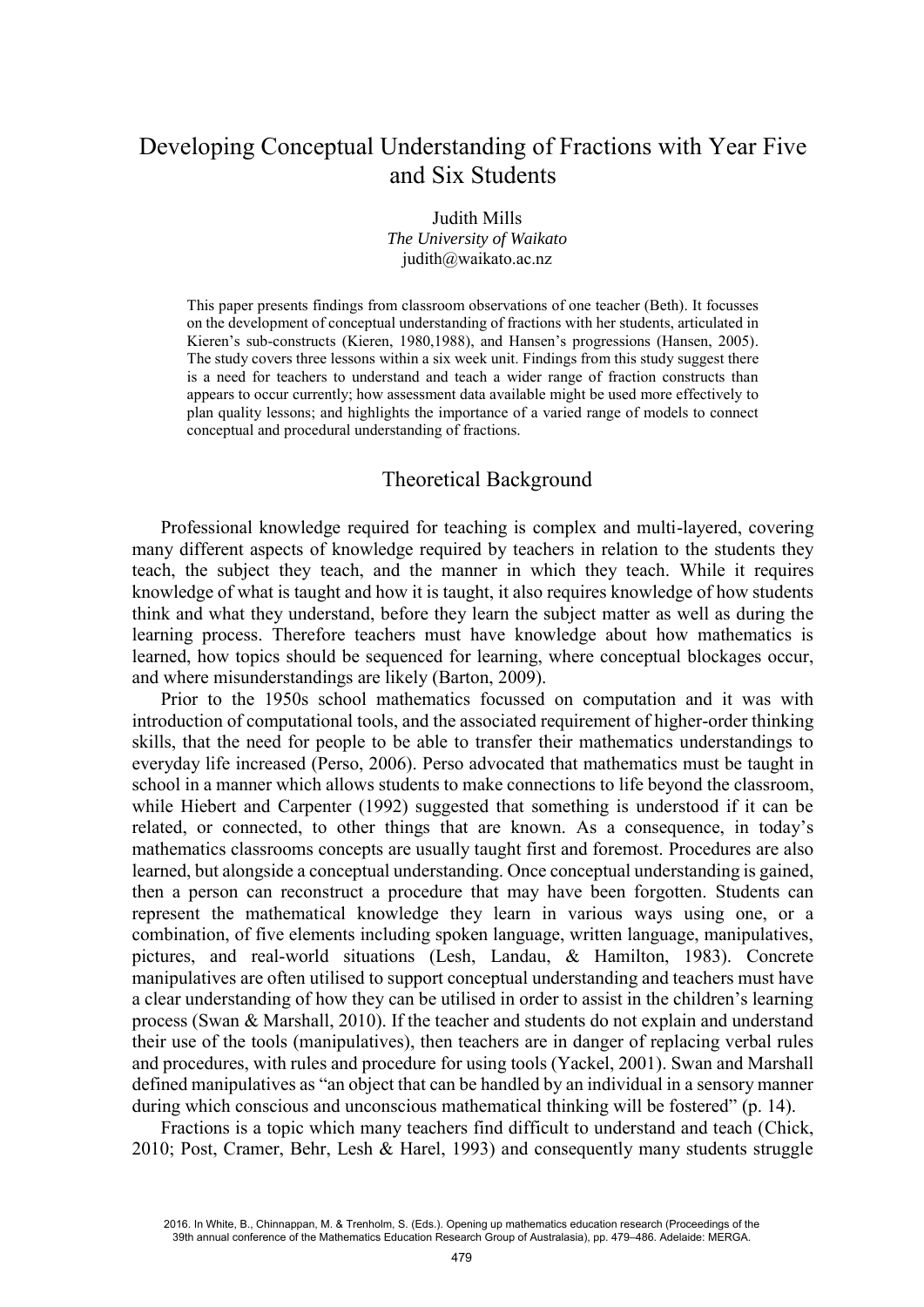with learning basic fraction concepts at the primary school level (Anthony & Walshaw, 2007; Davis, Hunting, & Pearn, 1993; Lamon, 2007). There appears to be a difference between students' conceptual and procedural understanding of fractions and being able to connect intuitive knowledge and familiar contexts, with symbols and formal classroom instruction (Hasemann, 1981). The models students experience either visually or mentally, relate to students' written solutions to problems, and the ability to interpret and represent visual static models of fractions, may be a precursor to understanding fraction concepts (Anderson-Pence, Moyer-Packenham, Westenskow, Shumway, & Jordan, 2014). Developing intuitive models to assist teachers and students to understand quotitive division with whole numbers, is required to assist teachers in responding to word problems involving fractions (Roche & Clarke, 2009).

Much of the confusion in teaching and learning fractions appears to arise from the many different interpretations (constructs) and representations (models) available. Kieren (1976) originally introduced the idea of seven sub-constructs of rational number and later revised these to four sub-constructs based on part-whole conceptions, which included measures, multiplicative operators, quotients, and ratios (Kieren, 1980; 1988). While Kieren emphasised that the part-whole construct was the foundation to students' learning about rational number, he stressed the need for students to integrate the sub-constructs. He suggested that the sub-constructs should not be viewed in isolation or independent of each other, but rather that they combined to create a generalisation of rational number. However, it has also been suggested that initially the key interpretations of fractions need to be taught in the order of conceptual challenge, for understanding to occur (Hansen, 2005). The order of conceptual challenge that Hansen suggests for understanding to be embedded in practice is: part of a whole (an object is split into two or more equal parts); part of a set of objects (what part of the whole set of objects has a particular characteristic); numbers on a number line (numbers represented between whole numbers); operator (the result of division); and finally ratio (comparing the relative size of two objects, or sets of objects).

The above types of fractional understanding presented by Hansen (2005) are based on progressively increasing levels of complexity, and are required in order to carry out operations on, and with fractions. Although these constructs may be considered separately they are unified by three 'big ideas': identification of the unit; partitioning; and the notion of quantity (Carpenter, Fennema, & Franke, 1996). Young students' fraction knowledge will often begin with the teaching of the part-whole concept where, for example, it is understood that  $\frac{3}{4}$  is three parts taken from a whole that has been partitioned into four equal parts. However, there is a need for school experiences to support student conceptions beyond the part-whole construct.

The main purpose of this study was to examine how Beth developed conceptual understanding of fractions among her students throughout a unit of work. It looked at the way in which recognised sub-constructs of fractions (Kieren, 1980, 1988) were integrated, through learning progressions (Hansen, 2005), and what fraction learning and understanding occurred as a result of this. The key question of the study was: How do teachers develop conceptual understanding of fractions with their students, which will allow them to transfer that knowledge into everyday life?

## Method

*Participants:* Beth taught 21 students in Years 5 and 6 (comparable to Grades 4 and 5 in most other countries - approximate ages 9 to 11 years) at an urban New Zealand primary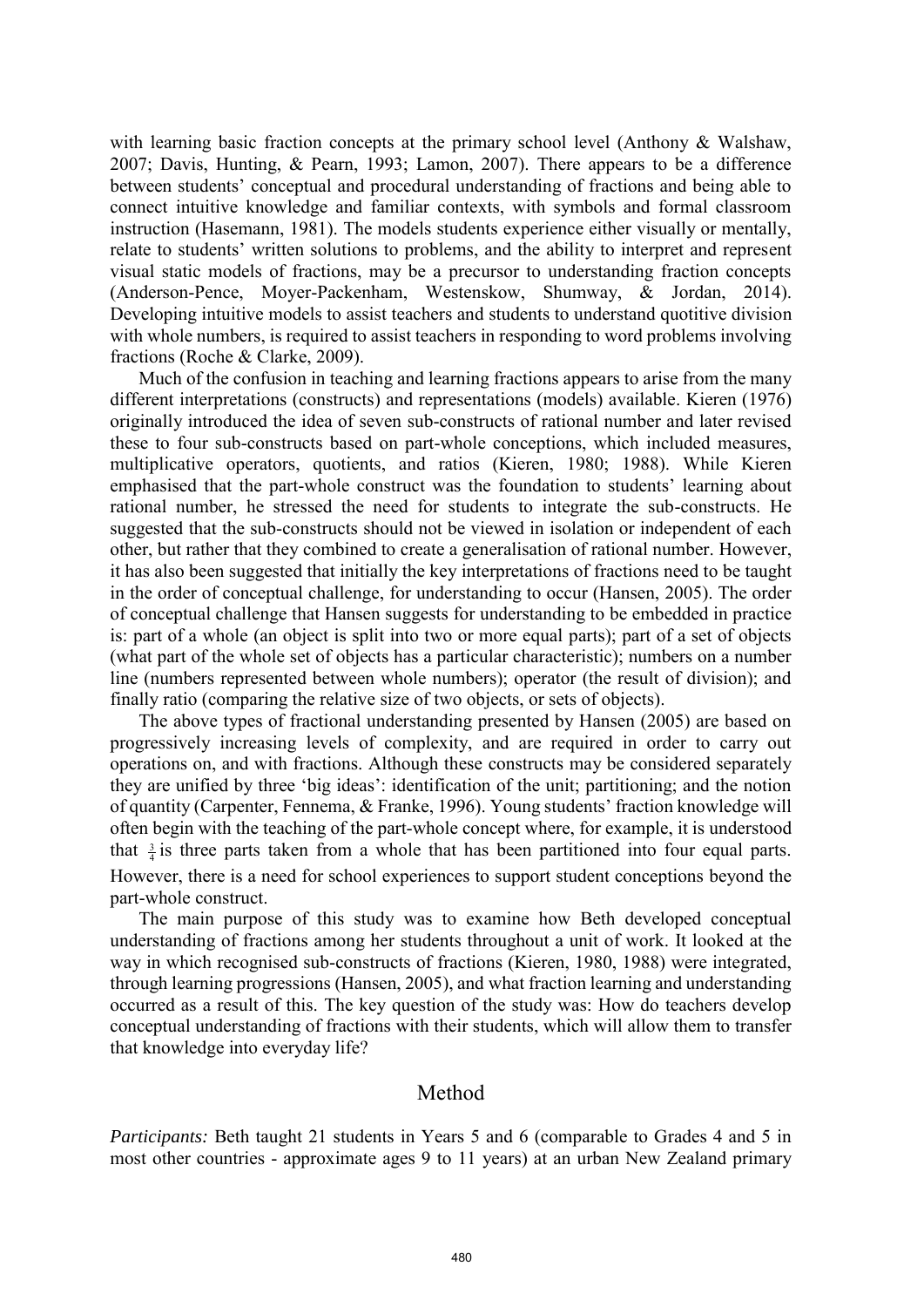school. There were six Year 5 and 6 classes at the school and they cross-grouped by ability for mathematics. Grouping was decided according to prior assessment data, which included results of Progress and Achievement (PAT) tests (New Zealand Council for Educational Research, 2006) and Numeracy Project assessment tool (Ministry of Education, 2008). Beth's class was the fourth class in ranking out of the six.

*Procedure:* Data were gathered from initial and end of unit assessments, along with in-class observations. Classroom observations were the key part of data collection, which focused on three lessons within a six week unit on fractions. The first lesson observed was during the first week of the unit, while the other two lessons came intermittently throughout. In order to validate the observations of the lessons, field notes were written, photos taken, and lessons both audio-taped and video-recorded. This allowed the researcher to return to the lessons and cross-check details at a later date.

Pre-unit and post-unit assessment tasks designed by the researcher were based on key aspects of knowledge students at Years 5 and Years 6 are expected to implement according to Level three of the New Zealand Curriculum (Ministry of Education, 2007) and the National Mathematics Standards (Ministry of Education, 2009).

### Results

*Assessment Tasks:* Six assessment tasks to ascertain current fraction knowledge and understanding were presented to the students prior to the commencement of the unit. Similar tasks were repeated at the conclusion of the unit (Table 1) and became part of the evidence of progression of learning. With conceptual understanding of fractions the focus, the students were asked to solve each problem, explain how they worked it out, and where possible draw a diagram to show their thinking.

#### Table 1

*Number and Percentage (in brackets) of students with correct responses on the assessment tasks* 

|                                     | Task 1<br>Addition of unit<br>fractions | Task 2<br>Addition of<br>fractions with<br>compatible<br>denominators | Task 3<br>Word problem<br>comparing<br>fractions | Task 4<br>Part to whole $-$<br>unit fractions | Tasks 5<br>Whole to part $-$<br>fraction of a set | Task 6<br>Order fractions<br>smallest to<br>largest |
|-------------------------------------|-----------------------------------------|-----------------------------------------------------------------------|--------------------------------------------------|-----------------------------------------------|---------------------------------------------------|-----------------------------------------------------|
| Pre-unit<br>assessment<br>$n = 21$  | 2(10)                                   | 0                                                                     | 2(10)                                            | 10(48)                                        | 4(19)                                             | 1(5)                                                |
| Post-unit<br>assessment<br>$n = 20$ | 13 (65)                                 | 0                                                                     | 9(45)                                            | 13(65)                                        | 9(45)                                             | 2(10)                                               |

On both assessments, Task 4 had the highest number of correct responses. This task related to 'part-to-whole' thinking. The question on the initial assessment was: If  $\frac{1}{4}$  of my *circle has 3 smiley faces, how many are there on the whole circle? How do you know?* The final assessment had 5 smiley faces on each quarter. Most students drew quarters onto the circle and placed 3 faces on each quarter, then either added  $3 + 3 + 3 + 3 = 12$ , or in some instances used multiplication:  $4 \times 3 = 12$ . The students struggled to accurately add fractions with compatible denominators (Task 2,  $\frac{1}{10} + \frac{2}{5}$ ), with the most common error being the 'add across' error (adding numerators and denominators to get an answer of  $\frac{3}{15}$  $\frac{3}{5}$ ). There was a noticeable increase in the number of students who solved this type of problem correctly at

 $\Box$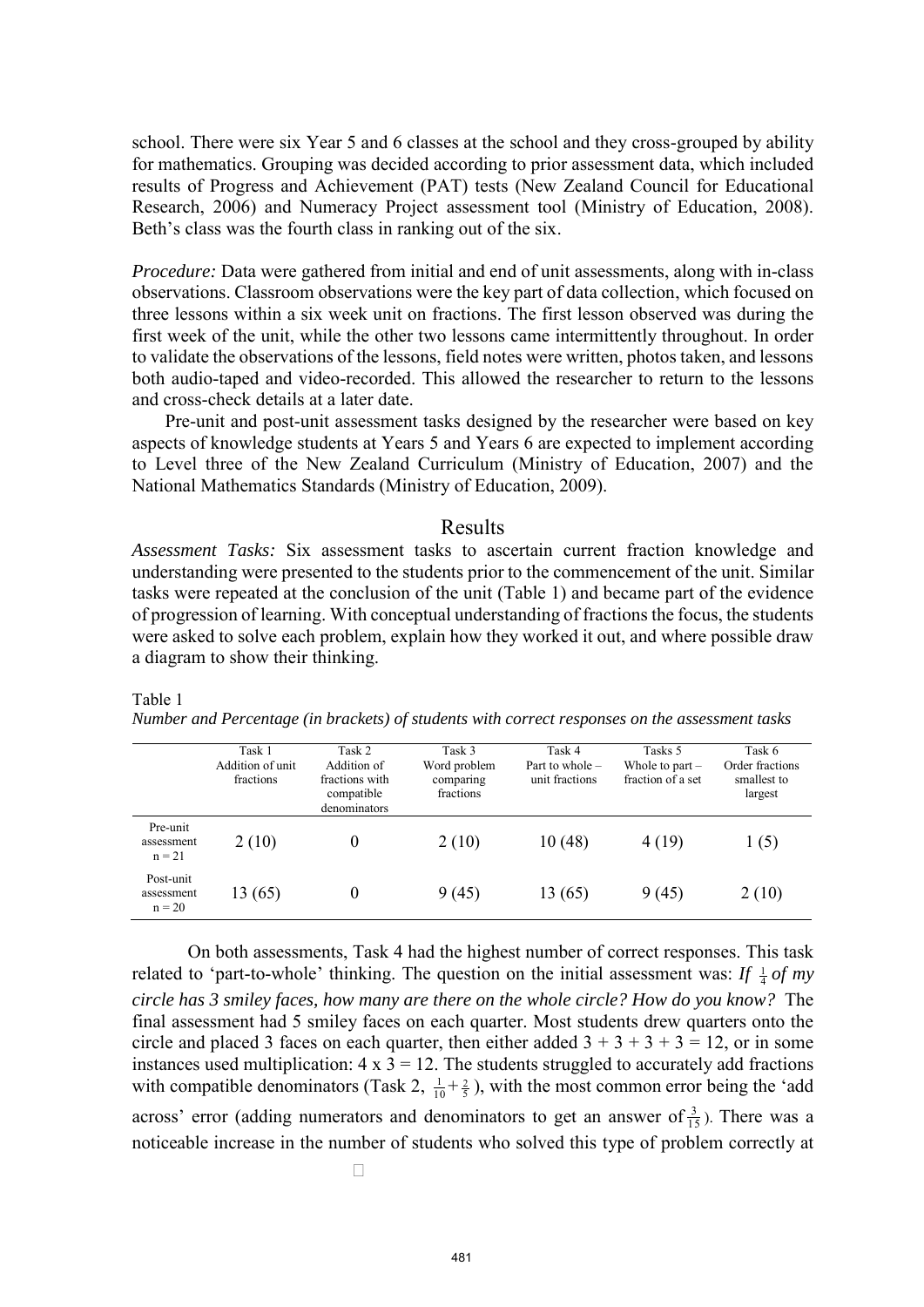the end of the unit. Another significant increase in the number of correct responses was related to 'whole-to-part' thinking (Task 5), where on the final assessment the students were asked to find  $\frac{1}{3}$  of 21. One student ordered the fractions on Task 6,  $(\frac{1}{3}, \frac{6}{4}, \frac{1}{4}, \frac{3}{4}, \frac{1}{2})$  correctly at the start, and two at the end.

*Lessons Observed:* Beth began each lesson by sharing with the students the learning intention, and unpacked the meaning to ensure the students understood the purpose of the lesson. Manipulatives formed a fundamental part of the lesson. The initial lesson observed was based on addition of fractions with the same denominators, including fractions greater than one. Beth began the lesson by revising the meaning of the written fraction symbol and ensured the students understood representation of the numerator and denominator. The students then worked in pairs with each pair having three strips of paper of exactly the same size (representing wafer biscuits), to share out evenly between the two of them.

- Beth: Do you want to tell us what you did?
- Child: What we actually did was [um] we put them all together. We just cut them [all] in half and split them up and we had three each.
- Beth: You cut them into halves?
- Child: Yes, and got three each.
- Beth: Three. How would we write that? How do you write that you have three halves?

The students thought for a while and the conversation continued:

- Beth: You cut yours into halves and then you had one half one half one half? So, how many pieces did each person get? How many pieces have you got?
- Child: Three.
- Beth: Three and what are they [points to a whole] cut into?
- Child: Two.

Eventually the students added the one-half, one-half and one-half, and after questioning by Beth they realised the three halves could be written as  $\frac{3}{2}$ . Discussion took place which focused on understanding that  $\frac{3}{2}$  was greater than one whole unit. Two pairs of students then joined together to form a group of four, with three wafer biscuits (strips of paper) to share among the four people. The students soon realized that this time there were more people than wafers, so everyone would get less than one whole biscuit. Observation showed that there was some confusion over whether to cut the wafers into three or four pieces. Those who had cut the wafers into three pieces gave everyone two, which left one piece  $(\frac{1}{3})$  to share among four people. They recognized that they needed to cut that piece into four equal portions, but had no idea what the name of that piece was. They knew each person had  $\frac{2}{3}$  and 'a little piece'. The students who had cut each of the three wafers into quarters, shared all of the pieces out evenly, and recognized that they had three pieces, and each was one-quarter, therefore they had three-quarters.

 Lessons 2 and 3 were based on finding fractions of a set. At the start of Lesson 2, Beth checked to see whether the students remembered the meaning of improper fractions and revisited the concept which had been explored in the earlier lesson. From here Beth moved onto finding fractions of a set. Each pair of students was given 20 multi-link cubes, which represented a 20 piece worm. They were to share their worm out equally among four birds and decide how many pieces of worm each bird would receive. Most of the students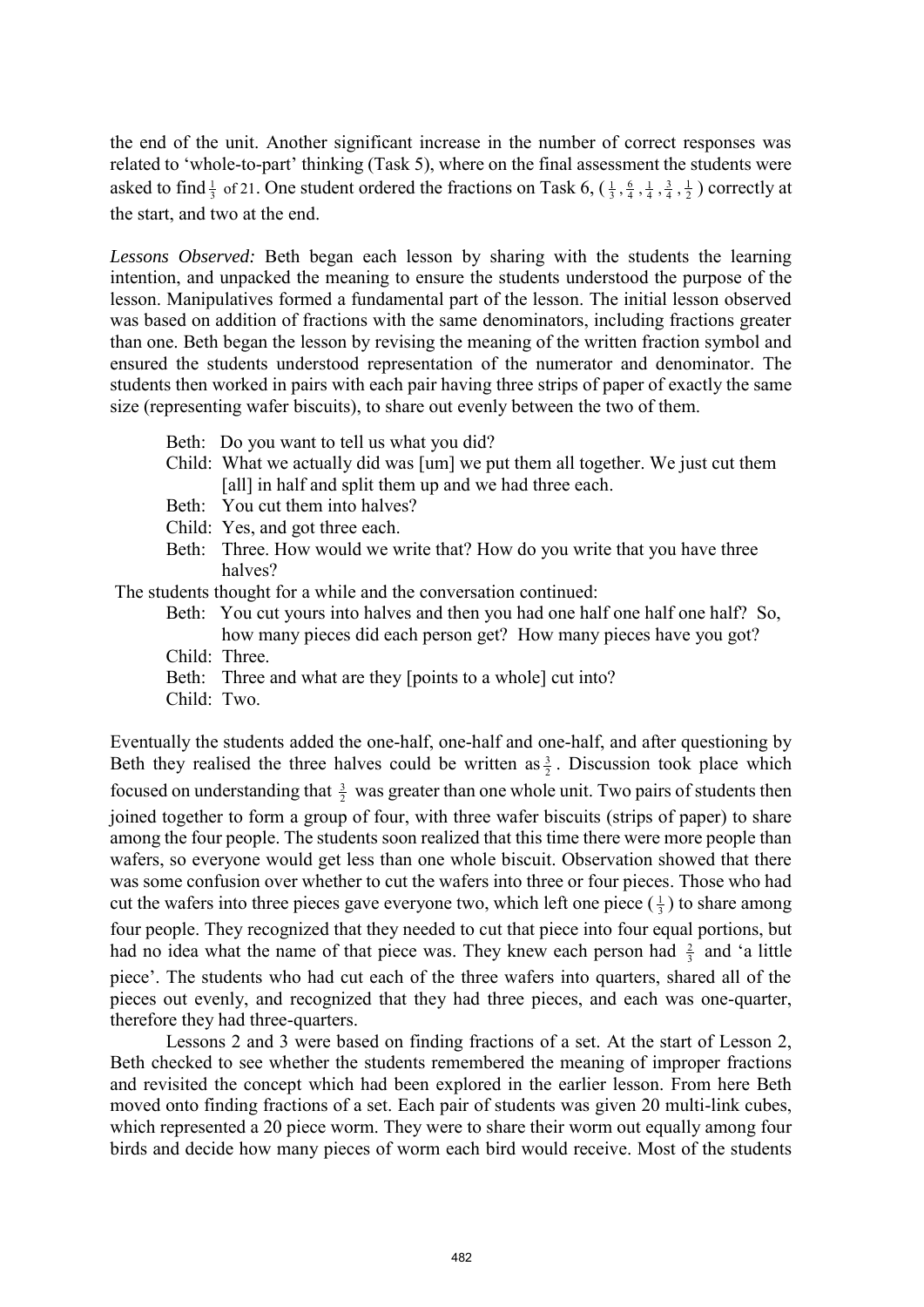decided each bird would get five pieces of the worm. However, confusion arose when determining the name of the fraction of the whole worm they had and how many pieces that fraction represented. For example:

Beth: This is a worm and it's made up of twenty cubes. And there are four birds that we want to share this worm with. How many pieces are they [each] going to get?

Child: Five each.

Beth: They get a quarter each. So can you show me what a quarter of your worm is? So (child's name), what is a quarter of 20?

Child: Four.

Beth: A quarter is how many pieces? A quarter of this twenty is?

Child: Is five.

Similar difficulties arose when they tried to share a 15 piece worm equally among three birds, or a 12 piece worm was shared equally among three birds. When one group shared the 12 pieces of worm among three birds, they gave each bird three pieces and threw the rest away. The number three was the predominant number in their minds and they decided that the rest of the pieces were not required. Beth noticed this and reminded them that the 'whole' worm had to be shared out and they must decide what to do with the other pieces. Eventually they gave each bird another piece (to use them all up), but confusion was still evident as to what the four pieces represented. Did each bird have quarters or thirds?

 During Lesson 3, the context for the problem examples was birthday cakes with 'jellybeans' on the top. Beth began with a cake cut into fifths and 25 jelly-beans to spread equally on the five portions, therefore how many jelly-beans would there be on each piece? Five jelly-beans representing one-fifth meant the number 'five' was dominant in this problem. From there the students solved, 21 jelly-beans on a cake cut into thirds. Beth then moved on from unit fractions and asked the students how many jelly-beans would be eaten if someone ate three-quarters of a cake, which had 12 jelly-beans spread evenly on each quarter of the cake.

 Towards the end of the lesson Beth changed from the 'whole-to-part' concept, to 'partto-whole'. She began with, "*If we have six candles on one-third of a cake, how many candles are on the whole cake?*" Some of the students solved the problem using addition  $(6 + 6 + 6)$  $= 18$ ), while others solved it using multiplication (3 x 6 = 18). Various other part-to-whole problems were solved involving fifths, quarters, and thirds. In order to extend some of the students, Beth finished with the lesson with the problem, "*Two thirds of the number I am thinking of is the number is eight. What is the number?"* Initially the students called out answers including: "four," "six," and "two". Beth gave the students a paper circle to represent the whole unit. She asked them divide the circle into thirds and spread eight beans evenly on the two-thirds. The conversation then went:

Beth: You've got two thirds and you've got eight, so how many is there going to be on the whole cake?

Child: Eight.

- Beth: But you haven't got any on this piece (pointed to the other third).
- Child: Oh, twelve.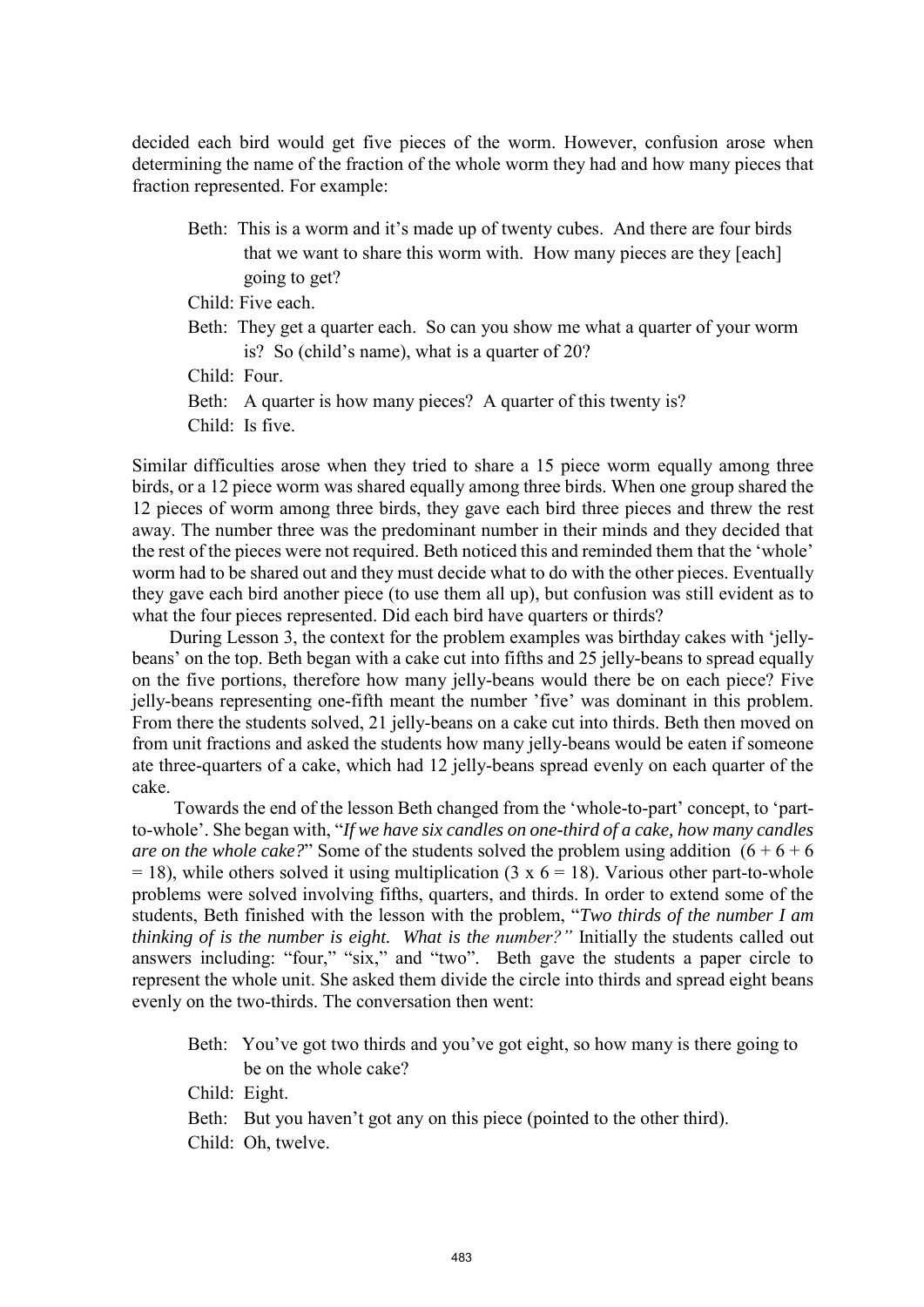# Discussion and Conclusions

### *Assessment Tasks*

The pre-unit assessment results showed that generally the students were below, and in many instances well below, their expected levels (Ministry of Education, 2009). With less than 50% of the students solving any of the initial Tasks correctly, this should have been an indication to Beth that all of the fundamental fraction concepts as articulated by Kieren (1980, 1988) required further exploration and understanding.

The post-unit assessment indicated that some progress had taken place throughout the six weeks. Beth had focussed much of her teaching on what Hansen (2005) identified as the two initial constructs to be taught – 'part of a whole', and 'part of a set' of objects, along with 'operators'. Connections had also been made to Kieren's (1980) two sub-constructs of 'multiplicative operators' and 'quotients'. This resulted in a large increase in the number of students solving the problems on Tasks 1, 4, and 5 correctly.

Given that no student could add compatible fractions accurately, introducing equivalent fractions could possibly have been planned for within the unit. Thirds and sixths, or halves, quarters, and eighths, might have been unpacked alongside each other when sharing items out evenly. Comparing the smaller-sized fraction piece to its compatible fraction (sixths to thirds, and eighths to quarters), along with discussion based on the positioning of fractions on the number line, would have consolidated understanding of the fraction number and assisted students with Task 6 (ordering fractions from smallest to largest). The interrelationship of these constructs was emphasised when Kieren (1980) stressed the importance of not continually teaching them in isolation but integrating them in order to fully understand rational number.

### *Observed Lessons*

The three lessons observed were based on the big ideas of fractions as expressed by Carpenter et al. (1996) as being 'identification of the unit', 'partitioning' and the 'notion of quantity'. These ideas began with unpacking the writing of unit-fractions, non-unit fractions, improper fractions, and mixed numerals consolidated for the students the meaning of the written fractional number. While some of the students took the next step of converting the  $\frac{3}{2}$ , to  $1\frac{1}{2}$ , Beth did not insist that they do this as she wanted the students to realise that

fractional numbers can be written as improper fractions.

When the students shared 3 whole units among 4 people difficulty arose (for some) in recognising which number represented the divisor and which number the dividend, therefore the number of groups that were to be formed, and how many should be in each group: Should it be 3 groups or 4 groups, with 3 or 4 in each? The combination of the use of manipulatives and real-life problem scenarios assisted the students in solving this dilemma. Concrete manipulatives play an important role in developing conceptual understanding (Swan & Marshall, 2010) and as Perso (2006) advocated, modelling the real-life scenario provided meaning to the given problem. When given the opportunity to cut the 'wholes' into pieces and share them out, the students recognised whether they had formed enough 'piles' for the number of people. Having the appropriate types of manipulative for the given problems became apparent (strips of paper, paper circles), as rigid commercially made fractional pieces (which were in a box on the floor next to Beth) would not have given the students the same opportunity and flexibility to solve for themselves how to share the pieces 'of wafers' out among the four people. As Yackel (2001) stressed, having the correct manipulative to explain the representation is crucially important or students will use the manipulative procedurally, rather than with conceptual understanding. When Beth gave the students a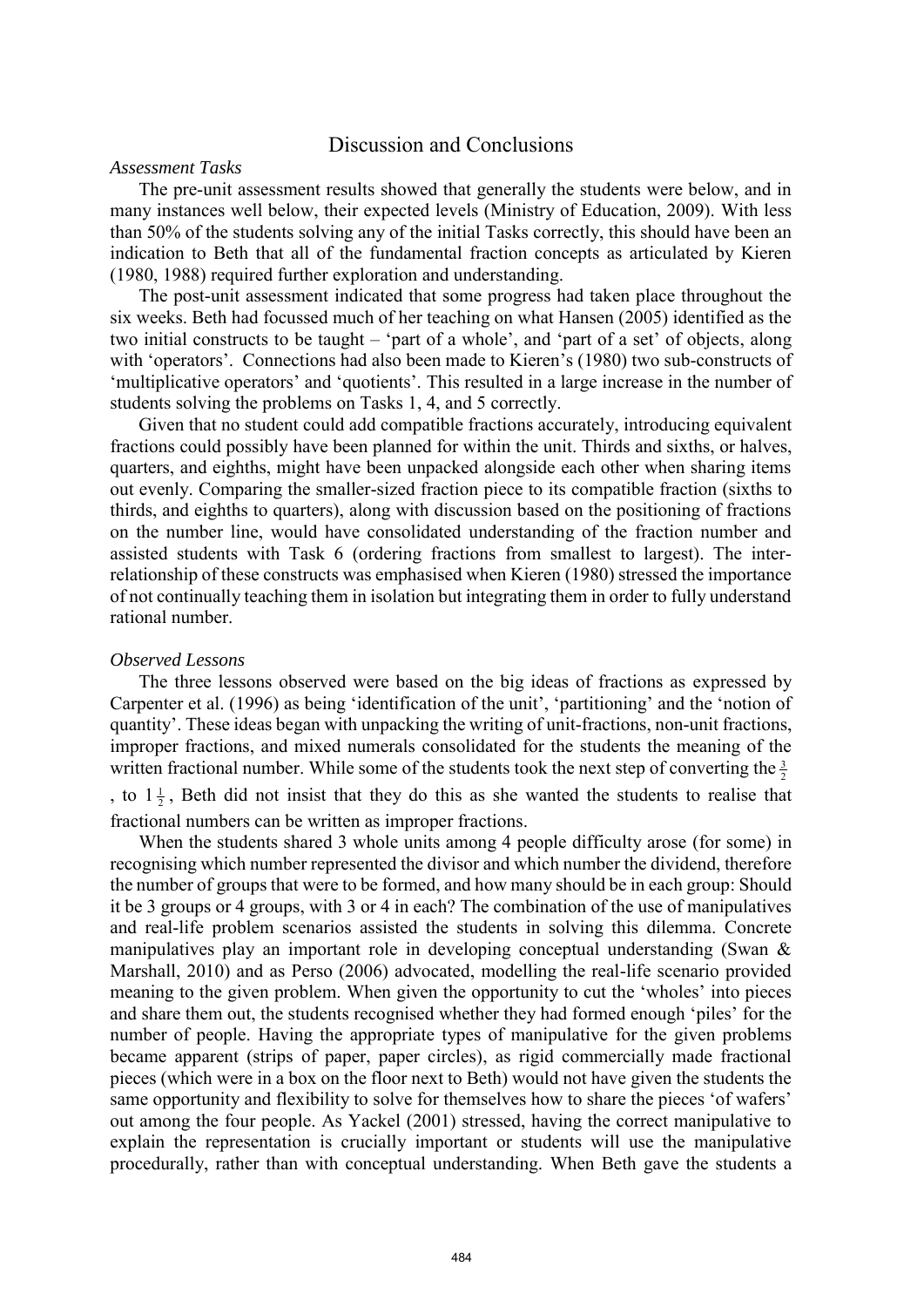'part-to-whole' problem to solve, which was not presented in a real-life scenario or manipulatives made available, the students struggled to make sense of the problem. Given paper circles and 'beans' to manipulate, the students solved the problem step-by-step and unpacked a correct solution to the problem.

Once the students had shared out the original whole units, many of them were unable to name the 'fractional representation' that had been formed. For example, the students who ended up with  $\frac{2}{3}$  and a 'little bit' each, had no idea that the little bit represented  $\frac{1}{4}$  of  $\frac{1}{3}$  or  $\frac{1}{12}$ . Confusion and difficulty arose in the re-unitising of the pieces and the relationship between the number that resulted, and the number of wholes they started with. For example, when three whole (wafers) were shared among four people, each person received three one-quarter sized pieces, which were also  $\frac{3}{4}$  of the original whole (three wafers).

The students were able to solve the 'part-to-whole' problems with more ease than the 'whole-to-part' problems. Part-to-whole problems involve multiplication, while solving whole-to-part problems involved division. Past research has shown that students' understanding of division is more problematic than that of multiplication (Roche  $\&$  Clarke, 2009), and without a strong understanding of division with whole numbers, students will struggle to understand Kieren's (1980) construct of 'quotients' and the relationship with other constructs. Division of fractions often relates to the understanding of quotitive division, a concept which Roche and Clarke found many teachers and students struggled with. This was exemplified here when the students lost sight of the 'groups of' idea associated with whole-to-part division.

The need for students to transfer their mathematical understanding into real-life situations is becoming increasingly paramount, as they prepare for a technologically-based work force in later years (Perso, 2006). Students in this study struggled to understand fraction concepts when they were presented in isolation, and the combination of real-life scenarios and manipulatives assisted in making their mathematics meaningful. This study showed that the inter-relationship between Kieren's sub-constructs of fractions (Kieren, 1980, 1988) is integral to effective pedagogical practice and a key to understanding rational numbers. However, the findings of this study were limited by the teaching of three lessons by one teacher. Of further interest would be the comparison of these to a wider cohort of teachers over a greater number of lessons.

# References

- Anderson-Pence, K. L., Moyer-Packenham, P. S., Westenskow, A., Shumway, J., & Jordan, K. (2014). Relationship between visual static models and students' written solutions to fraction tasks. *International Journal for Mathematics Teaching and Learning,* July 2014: 721-739.
- Anthony, G., & Walshaw, M. (2007). *Effective pedagogy in mathematics/pāngarau: Best evidence synthesis iteration [BES].* Wellington, NZ: Ministry of Education.
- Barton, B. (2009). Being mathematical, holding mathematics: Further steps in mathematical knowledge for teaching. In R. Hunter, B. Bicknell, & T. Burgess (Eds.), *Crossing divide* (proceedings of the 32nd annual conference on Mathematics Education Research Group of Australasia, pp. 3-9), Palmerston North, NZ: MERGA.
- Carpenter, T. P., Fennema, E., & Franke, M. L. (1996). Cognitively guided instruction: A knowledge base for reform in primary mathematics instruction. *The Elementary School Journal, 97*(1), 3-20.
- Chick, H. (2010). Aspects of teachers' knowledge for helping students learn about ratio. In L. Sparrow, B. Kissane, & C. Hurst (Eds.), *Shaping the future of mathematics education* (proceedings of the 33rd annual conference of the Mathematics Education Research Group of Australasia, pp. 145-152), Fremantle, WA: MERGA.
- Davis, G., Hunting, R., & Pearn, C. (1993). What might a fraction mean to a child and how would a teacher know? *Journal of Mathematical Behaviour, 12,* 63-76.